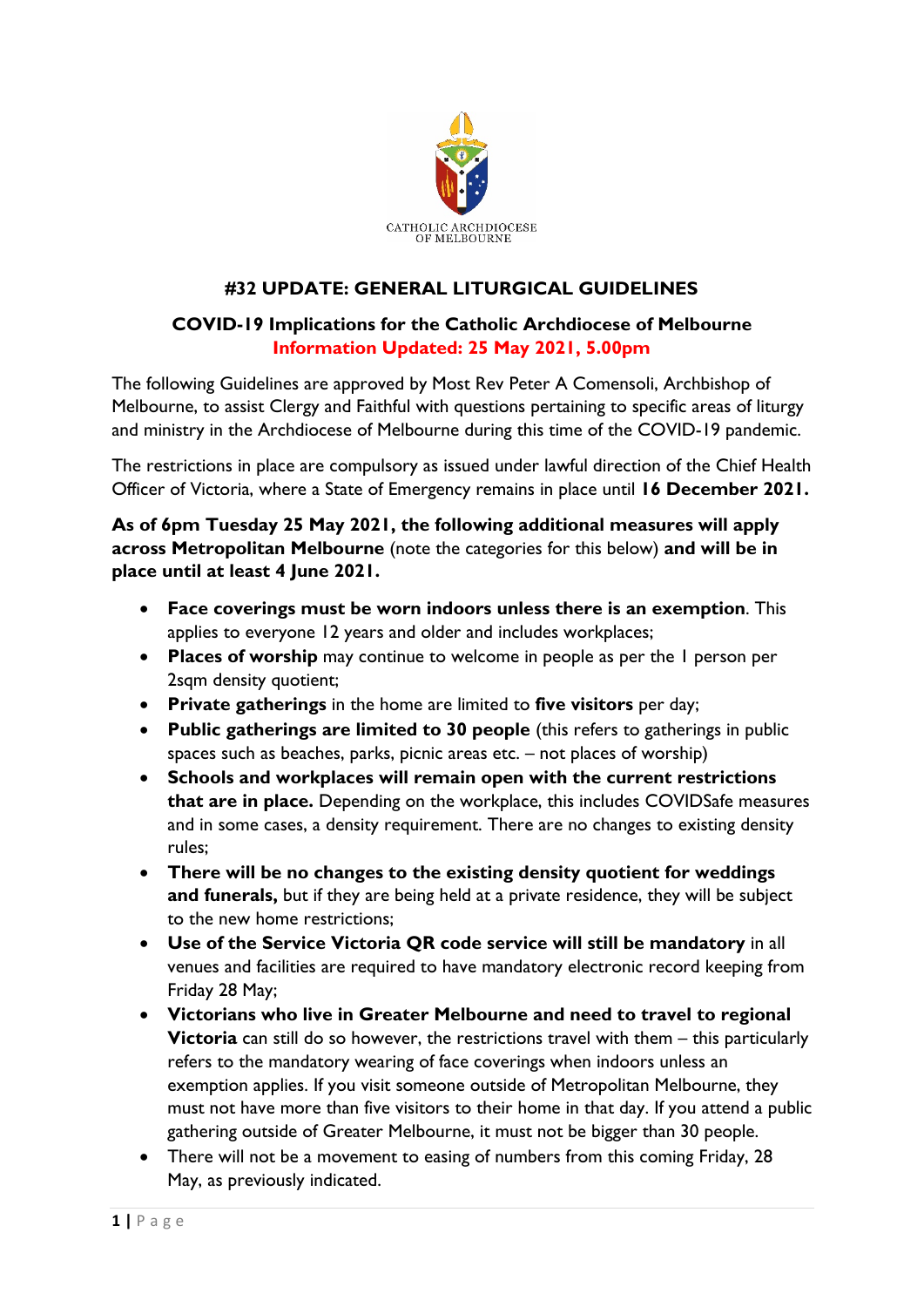• If anyone, including all parish staff and volunteers, has attended any of the exposure sites noted in the link<https://www.coronavirus.vic.gov.au/exposure-sites> please, get tested and isolate until a negative result is received.

Restrictions relate to **Metropolitan Melbourne** only, which comprise the 31 Local Government Areas that were indicated last year.

# **'Metropolitan Melbourne' is made up of 31 local government areas. Please check which Council area you come under. You may use the following link with your address to assist in determining your location:**

| <b>Banyule City</b>           | <b>Hume City</b>          | <b>Mornington Peninsula Shire</b> |
|-------------------------------|---------------------------|-----------------------------------|
| <b>Bayside City</b>           | <b>Kingston City</b>      | <b>Nillumbik Shire</b>            |
| <b>Boroondara City</b>        | <b>Knox City</b>          | <b>Port Phillip City</b>          |
| <b>Brimbank City</b>          | <b>Manningham City</b>    | <b>Stonnington City</b>           |
| <b>Cardinia Shire</b>         | <b>Maribyrnong City</b>   | <b>Whitehorse City</b>            |
| <b>Casey City</b>             | <b>Maroondah City</b>     | <b>Whittlesea City</b>            |
| <b>Darebin City</b>           | <b>Melbourne City</b>     | <b>Wyndham City</b>               |
| <b>Frankston City</b>         | <b>Melton City</b>        | <u> Yarra City</u>                |
| <b>Glen Eira City</b>         | <b>Monash City</b>        | <u> Yarra Ranges Shire</u>        |
| <b>Greater Dandenong City</b> | <b>Moonee Valley City</b> |                                   |
| <b>Hobsons Bay City</b>       | <b>Moreland City</b>      | <b>Mitchell Shire</b>             |

**<https://knowyourcouncil.vic.gov.au/councils>**

Please note the guidance around travel between regional Victoria and Metropolitan Melbourne. Victorians who live in Greater Melbourne and need to travel to regional Victoria can still do so, however the restrictions travel with them. This means the wearing of face coverings indoors if you travel into designated regional areas.

### **These additional measures are in addition to those outlined on 9 April and 4 May.**

- All people must carry a face covering when they leave home unless they have a lawful reason not to. [https://www.coronavirus.vic.gov.au/face-masks-when-wear-face](https://www.coronavirus.vic.gov.au/face-masks-when-wear-face-mask)[mask](https://www.coronavirus.vic.gov.au/face-masks-when-wear-face-mask)
- Weddings, funerals and religious gatherings can occur with no limits on the number of guests or attendees, working within density limits. To ensure people can keep 1.5 metres distance the 'venue' must apply the two square metre rule. Anything conducted in a private home must apply the gathering limits for private homes.
- Religious gatherings can be held indoors or outdoors.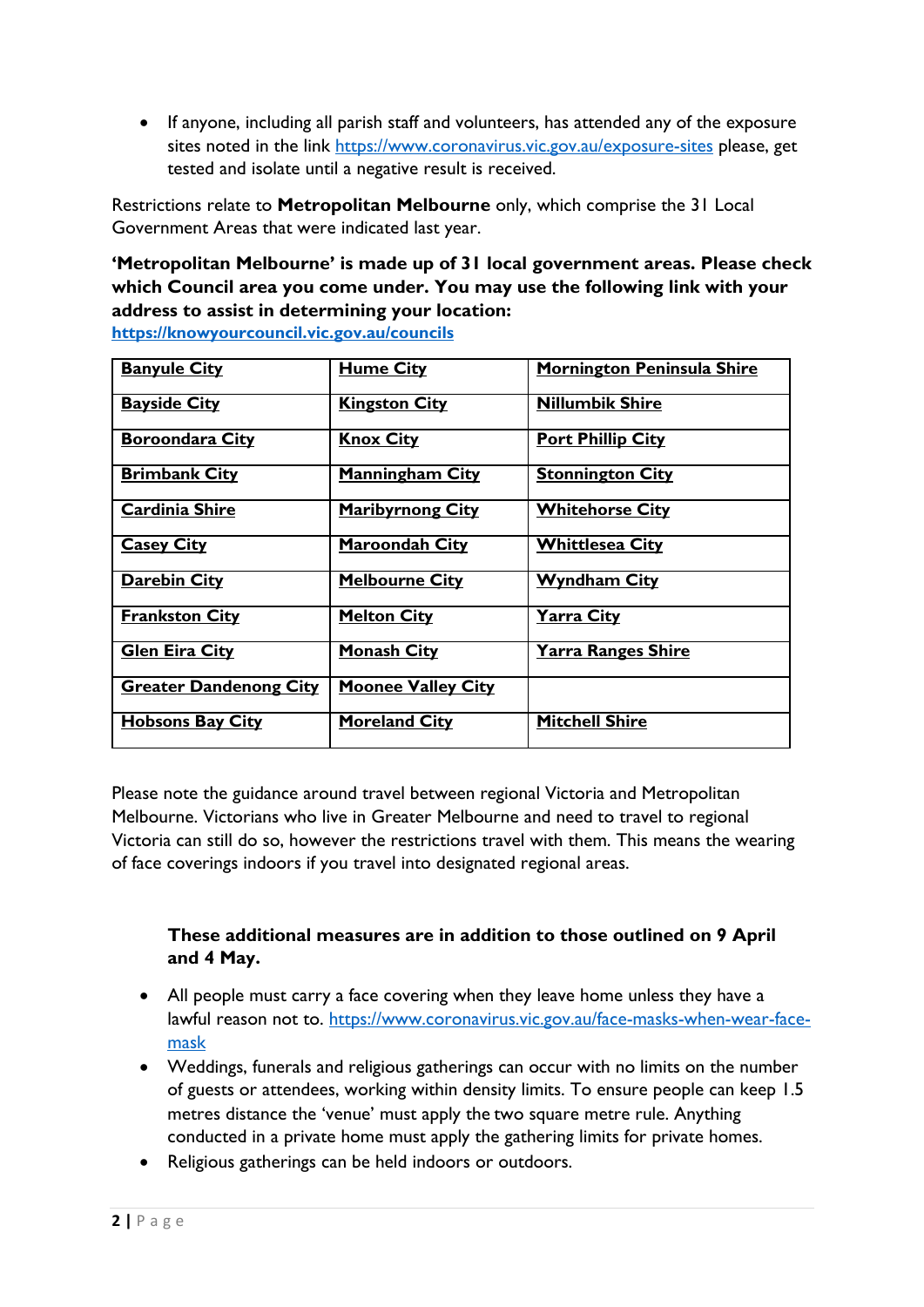- Record keeping remains an important and critical tool for keeping all in the community safe.
- On-site office work is no longer capped. Workers in the private and public sectors can return to work at **100 per cent capacity.**

Under no circumstances should anyone awaiting a COVID-19 test verification, including Clergy (even without presenting symptoms) attend a church or parish setting until a diagnosis is confirmed. Additionally, under no circumstances should anyone attend who is closely connected to people who are awaiting test results or who have tested positive.

### **VICTORIA**

We welcome the opening up of our places of worship and opportunities for gathering, but remain mindful and respectful that many in our community will be feeling cautious and anxious in coming weeks, and that density quotients will prevent our full communities gathering as they would wish.

For the time being, all Catholics in Melbourne continue to be dispensed from the obligation to attend Sunday Mass until further directed by the Archbishop. We continue to carry the happy obligation to keep Sunday holy, whether we can attend Mass or not, and can do so by any kind of prayer with members of our household and parish, reading holy scripture, and encouraging one another in our faith. Prayerfully watching an online Mass continues to be a great source of comfort on Sundays.

| <b>Places of</b>   | All places of worship including churches, adoration chapels and other                                                                                                                                                                                                                                                                                                                                                                                                                                                                                                       |
|--------------------|-----------------------------------------------------------------------------------------------------------------------------------------------------------------------------------------------------------------------------------------------------------------------------------------------------------------------------------------------------------------------------------------------------------------------------------------------------------------------------------------------------------------------------------------------------------------------------|
| <b>Worship and</b> | church buildings used for public prayer and religious services may                                                                                                                                                                                                                                                                                                                                                                                                                                                                                                          |
| <b>Religious</b>   | open for permitted religious ceremonies.                                                                                                                                                                                                                                                                                                                                                                                                                                                                                                                                    |
| <b>Gatherings</b>  |                                                                                                                                                                                                                                                                                                                                                                                                                                                                                                                                                                             |
|                    | In Metropolitan Melbourne - all participants must wear<br>a face covering when indoors at all times, unless under 12<br>years of age or have a lawful reason not to;<br>In Regional Victoria $-$ face coverings are advised when a<br>distance of 1.5m between participants cannot be maintained;<br>Religious gatherings can be held indoors or outdoors. Venues<br>must apply the I person per two square metre rule to ensure<br>people have enough room to maintain 1.5 metres distance<br>between them. There are no group limits other than the<br>density quotients; |
|                    | The two square metre rule must be used in conjunction with<br>electronic record keeping. The square metre rule doesn't<br>include babies under 12 months of age;                                                                                                                                                                                                                                                                                                                                                                                                            |
|                    | Places of worship must use electronic record keeping through<br>the free Victorian Government QR Code Service. From 28<br>May 2021, venues and facilities currently using a Victorian<br>Government Application Programming Interface (API) linked<br>digital record keeping system must use the Victorian<br>Government QR Service. coronavirus.vic.gov.au/grcode;                                                                                                                                                                                                         |
|                    | Hygiene precautions must continue to be maintained<br>throughout;                                                                                                                                                                                                                                                                                                                                                                                                                                                                                                           |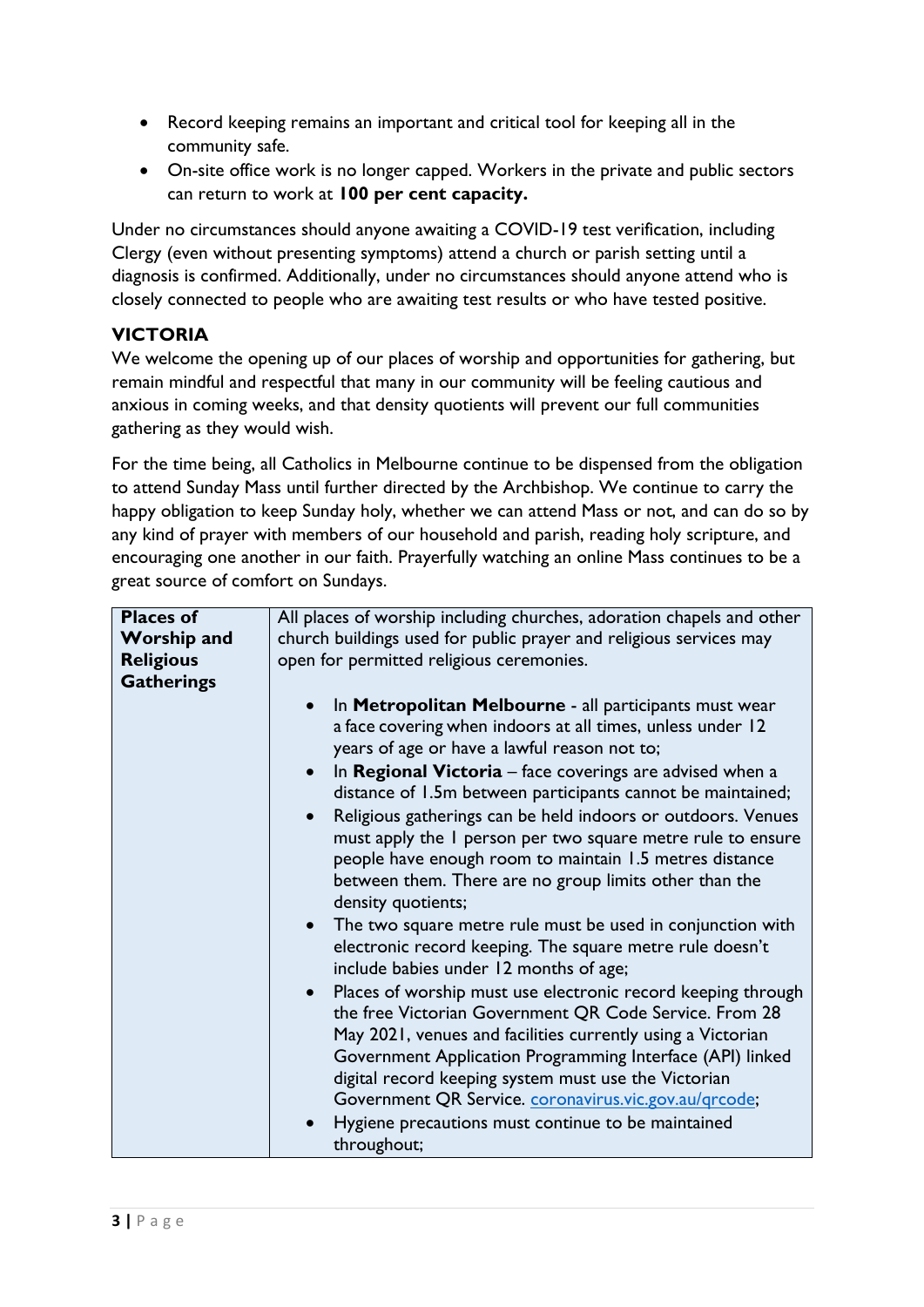|                                            | • A place of worship can have indoor or outdoor religious<br>gatherings at the same time.<br>Places of worship can continue to be open for essential public<br>support services. Essential public support services include<br>food banks, help for people experiencing homelessness or<br>other essential activities. A distance of at least 1.5 metres<br>must be kept between people.<br><b>OUTDOOR RELIGIOUS GATHERINGS</b><br>Places of worship may hold religious ceremonies outdoors<br>$\bullet$<br>(note spaces below);<br>It is recommended that fitted face coverings be worn<br>outdoors if a distance of 1.5m between persons cannot be<br>maintained;<br>Outdoor religious gatherings must be held in an outdoor<br>space that is near to the place of worship hosting the service. |
|--------------------------------------------|--------------------------------------------------------------------------------------------------------------------------------------------------------------------------------------------------------------------------------------------------------------------------------------------------------------------------------------------------------------------------------------------------------------------------------------------------------------------------------------------------------------------------------------------------------------------------------------------------------------------------------------------------------------------------------------------------------------------------------------------------------------------------------------------------|
|                                            | This means:<br>- a service could be held on the grounds of a place of<br>worship or in the car park;<br>- a public outdoor space, like a park, close to the place of<br>worship. You may need a permit from your local council. You<br>can find your local council using Know Your Council;<br>- schools that want to host an outdoor religious ceremony<br>should do so near their place of worship. For many schools<br>this could be the school's oval or sports grounds (if, for<br>example the school assembly hall is used for religious<br>activities and is therefore a place of worship). Schools can<br>find further information on advice for schools and through<br>Melbourne Archdiocese Catholic Schools.                                                                          |
| General<br>Liturgical<br><b>Guidelines</b> | These Liturgical Guidelines are intended to assist Clergy and faithful<br>in the reverent and joyful celebration of Holy Mass while maintaining<br>the health and safety precautions offered through health and<br>government authorities. It is by carefully observing the directives and<br>precautions outlined in this document that the celebration of Mass,<br>even with continued limitations of restrictions, can take place<br>prudently. We look forward to gathering together with all our<br>people to safely celebrate the Eucharistic Sacrifice, but in the<br>meantime we will follow these guidelines with diligence, using<br>common sense and respect for others.                                                                                                              |
|                                            | As noted above, we welcome the further opening up of our places of<br>worship and opportunities for gathering, but remain mindful and<br>respectful that many in our community will be cautious and anxious<br>in coming weeks.<br><b>FACE COVERINGS and SANITISING</b>                                                                                                                                                                                                                                                                                                                                                                                                                                                                                                                          |
|                                            |                                                                                                                                                                                                                                                                                                                                                                                                                                                                                                                                                                                                                                                                                                                                                                                                  |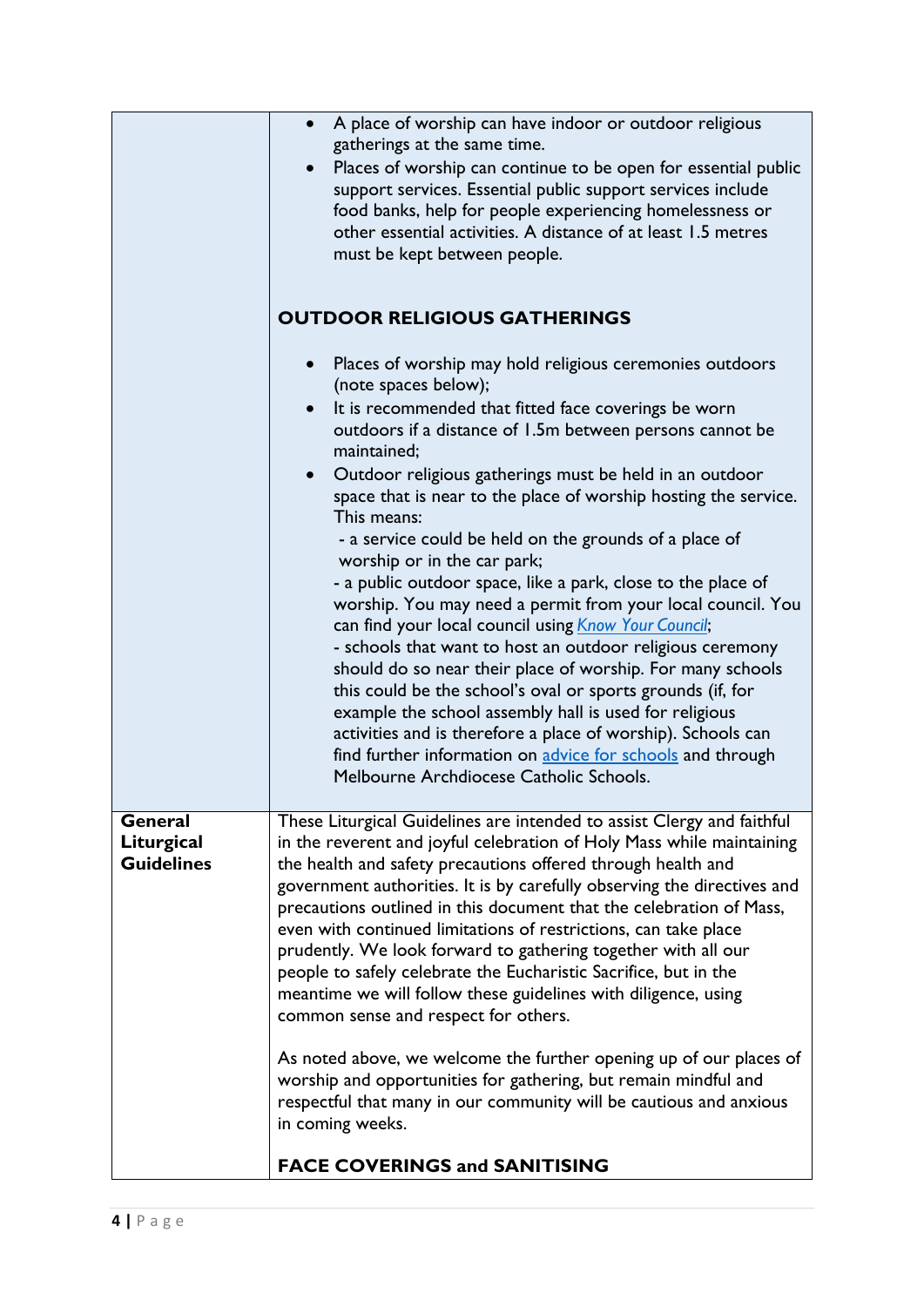| • In Metropolitan Melbourne - all participants including<br>musicians and technicians for live streaming, and cleaners<br>must wear a face covering when indoors at all times, unless<br>under 12 years of age or have a lawful reason not to;<br>For Clergy: Face coverings should be worn as you enter for<br>Mass. They may be removed during the celebration of Mass,<br>but are to be placed back on for the distribution of Holy<br>Communion and at the conclusion of Mass as you process<br>out.<br>In Regional Victoria - all people must carry a face covering<br>when they leave home unless they have a lawful reason not<br>to. Whilst it is not mandatory to wear a face covering<br>indoors or outdoors it is strongly recommended that people<br>wear a fitted face covering if the 1.5m personal distancing |
|------------------------------------------------------------------------------------------------------------------------------------------------------------------------------------------------------------------------------------------------------------------------------------------------------------------------------------------------------------------------------------------------------------------------------------------------------------------------------------------------------------------------------------------------------------------------------------------------------------------------------------------------------------------------------------------------------------------------------------------------------------------------------------------------------------------------------|
| cannot be maintained.<br>Sanitiser must continue to be used regularly throughout the<br>Liturgy, and celebrants must visibly sanitise before and after<br>the distribution of Holy Communion.                                                                                                                                                                                                                                                                                                                                                                                                                                                                                                                                                                                                                                |
| <b>SINGING</b> (see reference further below)                                                                                                                                                                                                                                                                                                                                                                                                                                                                                                                                                                                                                                                                                                                                                                                 |
| <b>LITURGY OF THE WORD</b><br>In Metropolitan Melbourne:<br>All participants must wear a face covering when indoors at all<br>times, unless under 12 years of age or have a lawful reason<br>not to.<br>• The reader may lower his/her face covering for the readings.<br>This applies as well for the Universal Prayer.<br>This same direction is extended for a cantor (or singers<br>$\bullet$<br>where further number permit): when the cantor is singing,<br>the face covering may be lowered. It must be worn at all<br>other times.                                                                                                                                                                                                                                                                                   |
| In Regional Victoria:<br>Face coverings are not mandatory for readers.                                                                                                                                                                                                                                                                                                                                                                                                                                                                                                                                                                                                                                                                                                                                                       |
| <b>LITURGY OF THE EUCHARIST</b><br>The hosts to be consecrated for the faithful should be placed<br>on a separate Paten (or Ciborium) to the Paten holding the<br>host that the priest will consume.                                                                                                                                                                                                                                                                                                                                                                                                                                                                                                                                                                                                                         |
| <b>HOLY COMMUNION</b><br>The following information is designed to allow for the distribution of Holy<br>Communion at Mass in a safe manner for both ministers and<br>communicants. All liturgical norms that govern the ordinary distribution of<br>Holy Communion are observed in these norms, preserving the integrity of<br>the celebration and distribution of the Eucharist.                                                                                                                                                                                                                                                                                                                                                                                                                                            |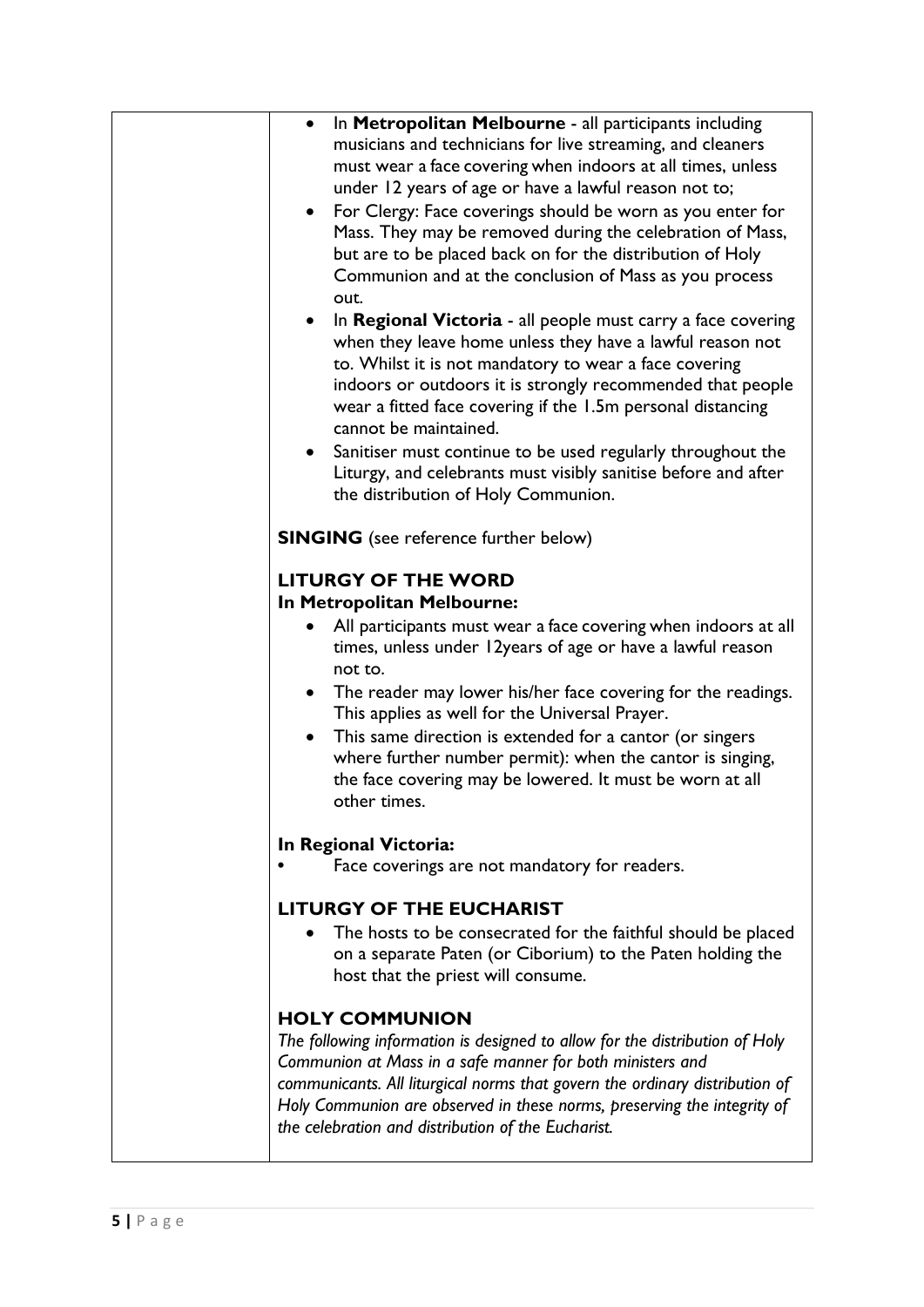| With the movement for Victoria into the COVIDSafe planning phase         |
|--------------------------------------------------------------------------|
| we are now able to gather in greater numbers and to again receive        |
| Holy Communion. Receiving Our Lord in this way is a moment of            |
| great significance and of personal intimacy with Jesus, and the Church   |
| wants to ensure it is done with dignity and respect.                     |
|                                                                          |
| The Archbishop has reviewed the measures that had been in place          |
| for the safe distribution of Holy Communion. The Sacrament may be        |
|                                                                          |
| received without restriction both on the tongue and in the hand at       |
| the decision of the person who is distributing Holy Communion. The       |
| Archbishop leaves it to each minister distributing the sacrament to      |
| determine whether they feel comfortable doing so on the tongue at        |
| this stage. Everyone is asked to be patient $-$ we have a number of      |
| clergy and people who are in a high risk category for their health due   |
| to age or other factors, so the lifting of this provision is subject to  |
| the minister in each circumstance. Ministers are asked to show care      |
| and regard for communicants, most of whom have not been at Mass          |
| in any regular way for most of the year.                                 |
|                                                                          |
| All participants must wear a face covering when indoors at all times,    |
| unless under 12years of age or have a lawful reason not to;              |
| The following directions are recommended:                                |
| The Priest or (minister) and Communicant:<br>In Metropolitan Melbourne:  |
| Face Coverings are to be worn for the distribution of Holy<br>Communion. |
| Instructions on receiving Holy Communion should be given                 |
| to communicants at the time of the Fraction Rite.                        |
| Minister sanitises hands before beginning distribution.                  |
| Each communicant comes forward to a place approximately                  |
| 1.5 metres away from the minister and removes one side of                |
| their mask, and sanitises their hands at a sanitation station            |
| provided nearby.                                                         |
| The communicant then enters into dialogue with the minister:             |
| "Body of Christ"; "Amen." from the 1.5 metre distance.                   |
| Minister places the host slightly above the outstretched and             |
| flat hands of the communicant who receives the Blessed                   |
| Sacrament then steps to the side to place the host on their              |
| tongue.                                                                  |
| The communicant replaces their face covering and returns to              |
| their seat.                                                              |
| During the distribution of Communion, if the minister makes              |
| physical contact with the communicant, the minister will be              |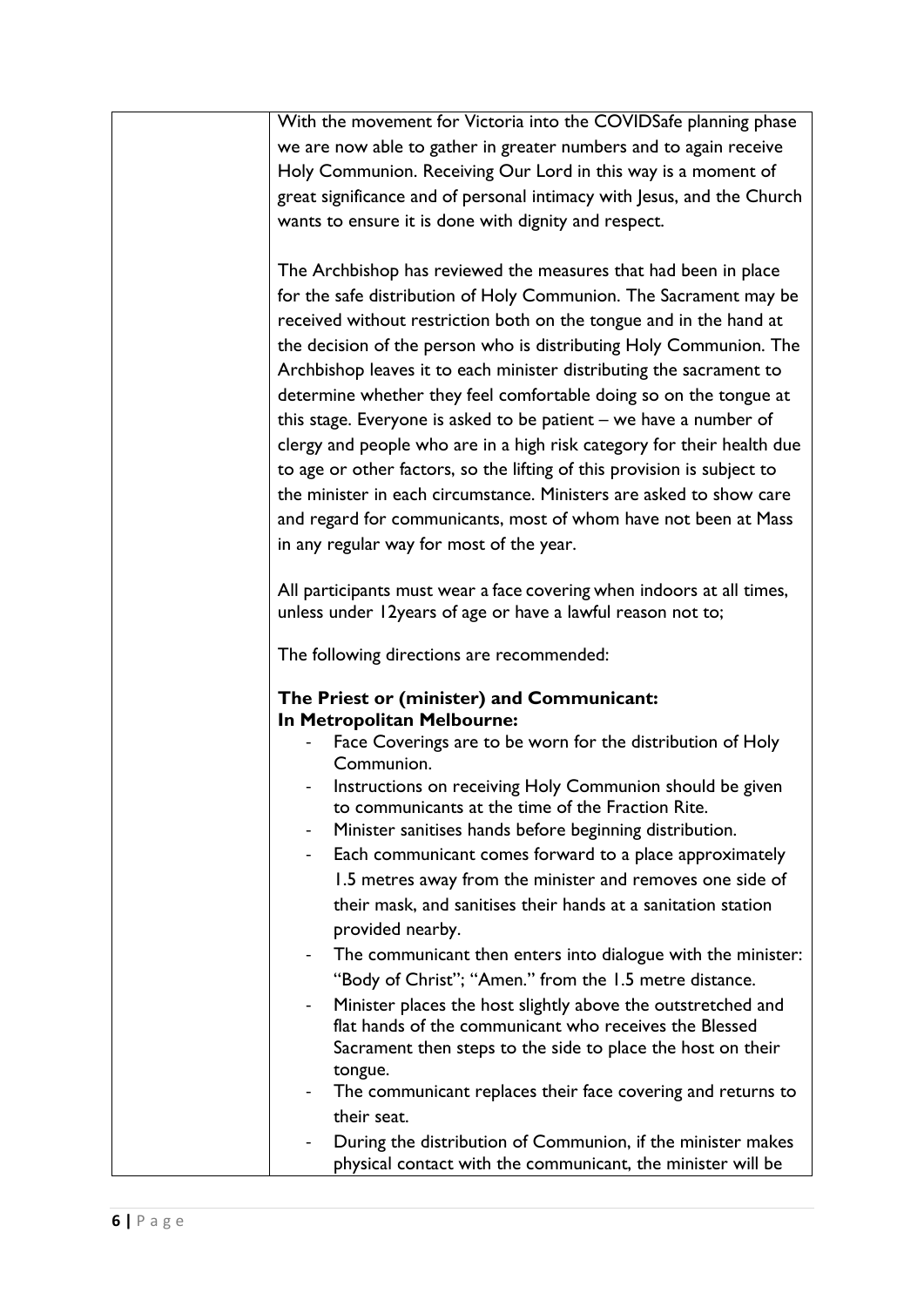|                | required to sanitise his hand thoroughly. For such<br>sanitisation to be possible, a table with hand sanitiser should<br>also be placed in proximity to the minister distributing<br>Communion.<br>Minister must sanitise their hands after completing<br>distribution.<br>Those receiving Holy Communion on the tongue should be<br>requested to present last. It is advised that sanitation take<br>place between each communicant in this instance.<br>In Regional Victoria:<br>Sanitises hands before beginning distribution.<br>Communicant sanitises hands at a dispensing station before<br>coming to receive Communion.<br>Each communicant comes forward to a place approximately<br>1.5 metres away<br>Exchanges the dialogue and received the host in the hand.<br>Places the host slightly above the outstretched and flat hands<br>of the communicant.<br>Communicant steps several metres to the side, and away<br>from the priest and returns to their seat via a different<br>pathway.<br>Minister waits until the communicant has moved away before<br>calling forth the next person. |
|----------------|--------------------------------------------------------------------------------------------------------------------------------------------------------------------------------------------------------------------------------------------------------------------------------------------------------------------------------------------------------------------------------------------------------------------------------------------------------------------------------------------------------------------------------------------------------------------------------------------------------------------------------------------------------------------------------------------------------------------------------------------------------------------------------------------------------------------------------------------------------------------------------------------------------------------------------------------------------------------------------------------------------------------------------------------------------------------------------------------------------|
|                | requested to present last. It is advised that sanitation take<br>place between each communicant in this instance.                                                                                                                                                                                                                                                                                                                                                                                                                                                                                                                                                                                                                                                                                                                                                                                                                                                                                                                                                                                      |
|                |                                                                                                                                                                                                                                                                                                                                                                                                                                                                                                                                                                                                                                                                                                                                                                                                                                                                                                                                                                                                                                                                                                        |
| <b>Singing</b> | Singing is permitted. Group singing is safest when the following<br>measures are applied:<br>In Metropolitan Melbourne face coverings must be<br>worn by the congregation when singing indoors, and face<br>coverings must be worn by cantors or choirs indoors.<br>They may be removed during period of singing but must<br>be replaced and worn otherwise;<br>For Regional Victoria and elsewhere in general:<br>Singing outside or in a well-ventilated room (with windows<br>open);<br>Physical distancing of at least 2 metres between each<br>person while singing;<br>Short performances (of less than an hour);<br>singing softly.<br>Fans, free standing or ceiling, are not recommended for use in                                                                                                                                                                                                                                                                                                                                                                                           |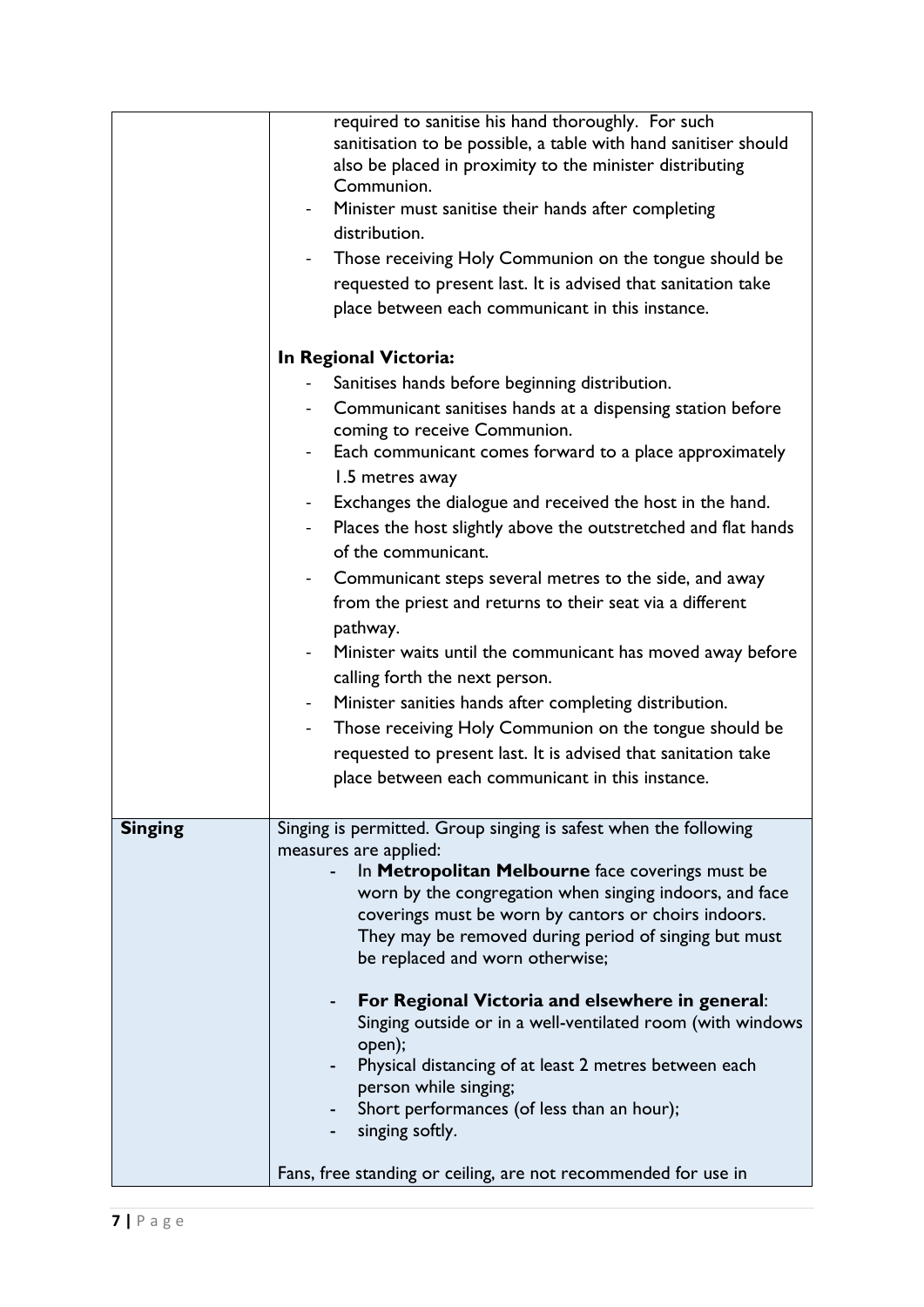|                           | enclosed indoor spaces for singing. Performers should be 5 meters<br>from the audience where practical.                                                                                                                                                                                                                                                                                                                                                                                                             |
|---------------------------|---------------------------------------------------------------------------------------------------------------------------------------------------------------------------------------------------------------------------------------------------------------------------------------------------------------------------------------------------------------------------------------------------------------------------------------------------------------------------------------------------------------------|
| <b>Private</b><br>Worship | Places of worship are open for private worship, for example<br>individual prayer.                                                                                                                                                                                                                                                                                                                                                                                                                                   |
|                           | In Metropolitan Melbourne face coverings must be worn<br>by anyone attending indoor prayer;<br>There is no specific limit on, or time for private prayer, but all<br>distancing, hygiene and density quotients must be met. This<br>should form part of the COVIDsafe plan. Note record<br>keeping requirements below.                                                                                                                                                                                              |
| <b>Record Keeping</b>     | All venues, including those of faith organisations, must apply the two<br>square metre rule and use electronic record keeping through the<br>free Victorian Government QR Code Service or Victorian<br>Government Application Programming Interface (API) linked digital<br>system for attendees and visitors who attend the place of worship<br>for longer than 15 minutes. These records must be kept for at least<br>28 days. Information regarding Record keeping and QR systems have<br>bene sent to parishes. |
| <b>Signage</b>            | Where a place of worship has a publicly accessible space, faith<br>organisations must display signage at each public entry to each<br>indoor and outdoor space, indicating maximum capacity, COVIDSafe<br>hygiene and physical distancing requirements.                                                                                                                                                                                                                                                             |
| <b>Cleaning</b>           | Faith organisations should ensure shared spaces and public spaces are<br>cleaned with disinfectant regularly, with high touch surfaces cleaned<br>twice each day. Shared equipment should be cleaned between uses.                                                                                                                                                                                                                                                                                                  |
|                           | • Reusable and communal resources such as service sheets, religious<br>texts, etc. may be used but must be cleaned between uses. It is<br>recommended that single use print outs be used, or people should<br>be encouraged to bring their own items of significance.                                                                                                                                                                                                                                               |
|                           | • Devotional items may be left in place but must be venerated in<br>ways that do not involve touching or kissing them (such as by bowing<br>or other faith appropriate action).                                                                                                                                                                                                                                                                                                                                     |
| Weddings                  | Weddings can be held indoors or outdoors. A place of worship must<br>apply the two square metre rule to ensure people have enough room<br>to maintain 1.5 metres distance between them. There are no<br>maximum attendee caps indoors or outdoors dependent on the<br>density allowances. The square metre rule includes the couple and<br>the celebrant, but not the photographer. Children under babies 12<br>months of age are not included.                                                                     |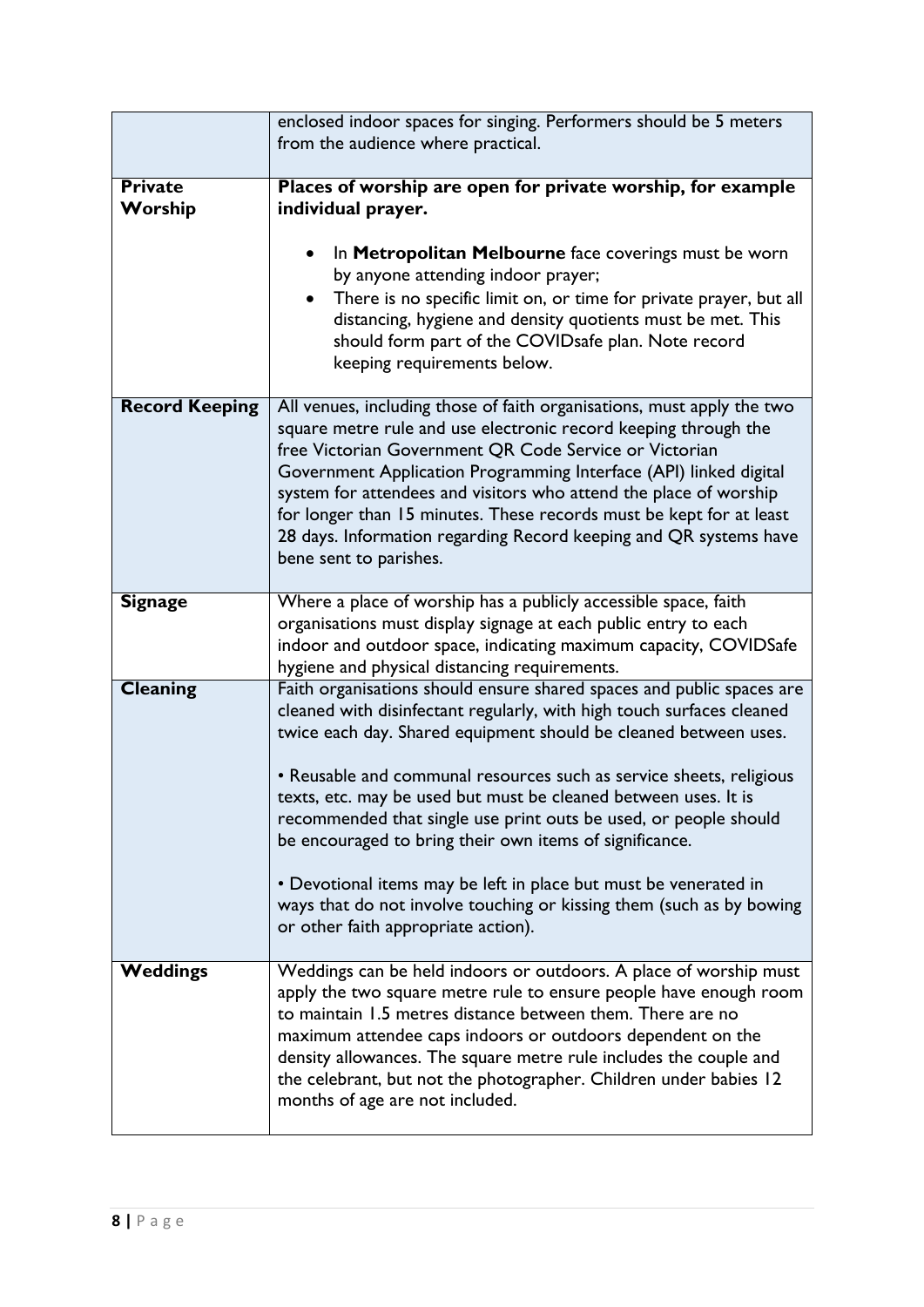|                 | In Metropolitan Melbourne, face coverings must be worn<br>by all participants indoors, except the Bride and Groom who<br>do not need to wear face coverings during the ceremony.<br>In Metropolitan Melbourne face coverings can be<br>$\bullet$<br>removed for photos, but people must be encouraged to stay<br>1.5m away from others.<br>Hygiene precautions must be maintained throughout;<br>٠<br>It is strongly recommended that fitted face coverings be worn<br>outdoors when a distance of 1.5 metres from other people<br>cannot be maintained.<br>A photographer is not counted as a guest under the wedding<br>gathering limits. There is no limit on the number of<br>photographers or videographers for each wedding. When<br>taking photos, a photographer should always stay 1.5 metres<br>away from others.<br>Following a wedding, the church must be cleaned in<br>accordance with the guidance on routine environmental<br>cleaning and disinfection in the community, available at:<br>https://www.health.gov.au/resources/publications/coronavirus-<br>covid-19-information-about-routine-environmental-cleaning-<br>and-disinfection-in-the-community                                                                                                                                                                                                                                                                                                                                   |
|-----------------|---------------------------------------------------------------------------------------------------------------------------------------------------------------------------------------------------------------------------------------------------------------------------------------------------------------------------------------------------------------------------------------------------------------------------------------------------------------------------------------------------------------------------------------------------------------------------------------------------------------------------------------------------------------------------------------------------------------------------------------------------------------------------------------------------------------------------------------------------------------------------------------------------------------------------------------------------------------------------------------------------------------------------------------------------------------------------------------------------------------------------------------------------------------------------------------------------------------------------------------------------------------------------------------------------------------------------------------------------------------------------------------------------------------------------------------------------------------------------------------------------------------|
| <b>Funerals</b> | Funerals can be held indoors or outdoors. The place of worship<br>must apply the two square metre rule to ensure people have enough<br>room to maintain 1.5 metres distance between them. There are no<br>maximum attendee caps indoors or outdoors dependent on the<br>density allowances.<br>In Metropolitan Melbourne, face coverings must be worn<br>by all participants including those conducting the funeral and<br>any technicians or musicians;<br>The square metre rule doesn't include the people required to<br>conduct the funeral;<br>Hygiene precautions must be maintained throughout;<br>It is strongly recommended that fitted face coverings be worn<br>$\bullet$<br>indoors and outdoors when a distance of 1.5 metres from<br>other people cannot be maintained;<br>It is possible to have minimal refreshments in the Parish hall<br>or centre after the funeral is concluded, please note below<br>the section on Social Gatherings. The hall or space must also<br>be assessed for its capacity using the two square metre rule.<br>Permission is granted to hold the funeral liturgy in a funeral<br>parlour, if the family so wish;<br>Following a funeral, the church must be cleaned in accordance<br>with the guidance on routine environmental cleaning and<br>disinfection in the community, available at:<br>https://www.health.gov.au/resources/publications/coronavirus-<br>covid-19-information-about-routine-environmental-cleaning-<br>and-disinfection-in-the-community |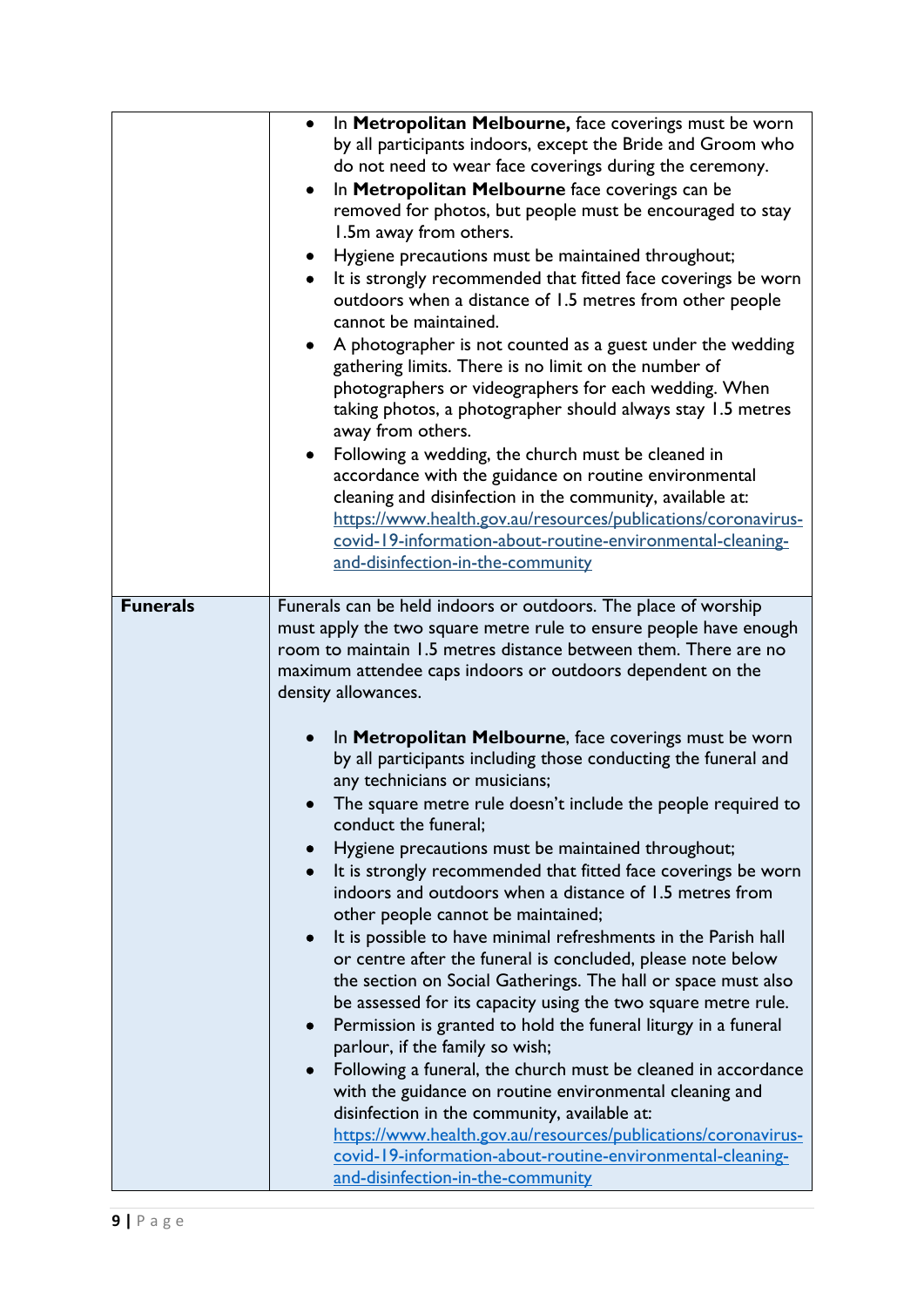| <b>Baptisms</b> | Baptisms may be celebrated under the latest outdoor and indoor<br>religious gathering limits and record keeping protocols. Note specific<br>hygiene precautions must still be maintained around use of oils and<br>water.                                                                                                                                                                                                                                       |
|-----------------|-----------------------------------------------------------------------------------------------------------------------------------------------------------------------------------------------------------------------------------------------------------------------------------------------------------------------------------------------------------------------------------------------------------------------------------------------------------------|
|                 | In Metropolitan Melbourne all participants must wear<br>a face covering when indoors at all times, unless under<br>12years of age or have a lawful reason not to. Even with a<br>face covering, participants should keep at least 1.5 metres<br>distance between themselves and others (unless they are<br>people that live with each other). A face covering should be<br>worn outdoors if a distance of 1.5 metres cannot be<br>maintained from other people; |
|                 | Face coverings can be removed for photos, but people must<br>$\bullet$                                                                                                                                                                                                                                                                                                                                                                                          |
|                 | be encouraged to stay 1.5m away from others.<br>Baptism by immersion or baptisms using already blessed<br>$\bullet$<br>water are to be avoided. Fresh water is to be used in every<br>individual instance of baptism, and immediately drained<br>afterwards;                                                                                                                                                                                                    |
|                 | • Fresh water is blessed and used for each baptism;                                                                                                                                                                                                                                                                                                                                                                                                             |
|                 | • The child to be baptised is held by the parents throughout;                                                                                                                                                                                                                                                                                                                                                                                                   |
|                 | The welcoming blessing of the child is done by the priest<br>$\bullet$<br>without physical contact with the child;                                                                                                                                                                                                                                                                                                                                              |
|                 | The two anointings are done using single-use cotton buds;<br>$\bullet$                                                                                                                                                                                                                                                                                                                                                                                          |
|                 | The water is poured by the priest on the head of the child<br>$\bullet$<br>from above;                                                                                                                                                                                                                                                                                                                                                                          |
|                 | The dressing of the child in a white garment is done by the<br>$\bullet$<br>parents;                                                                                                                                                                                                                                                                                                                                                                            |
|                 | The lighting of the candle is done by the person holding the<br>candle;                                                                                                                                                                                                                                                                                                                                                                                         |
|                 | It is strongly recommended that fitted face coverings be worn<br>indoors and outdoors when a distance of 1.5 metres from<br>other people cannot be maintained;                                                                                                                                                                                                                                                                                                  |
|                 | Hygiene precautions must be maintained throughout;<br>$\bullet$<br>Following a Baptism indoors, the church must be cleaned in<br>accordance with the guidance on routine environmental<br>cleaning and disinfection in the community, available at:                                                                                                                                                                                                             |
|                 | https://www.health.gov.au/resources/publications/coronavirus-<br>covid-19-information-about-routine-environmental-cleaning-                                                                                                                                                                                                                                                                                                                                     |
|                 | and-disinfection-in-the-community                                                                                                                                                                                                                                                                                                                                                                                                                               |
| <b>Penance</b>  | First and Second Rite of Reconciliation may be celebrated. All                                                                                                                                                                                                                                                                                                                                                                                                  |
|                 | hygiene and distancing measures must be met at all times.                                                                                                                                                                                                                                                                                                                                                                                                       |
|                 | In Metropolitan Melbourne face coverings must be worn indoors<br>at all times, and in Regional Victoria if a distance of 1.5m cannot<br>be maintained.                                                                                                                                                                                                                                                                                                          |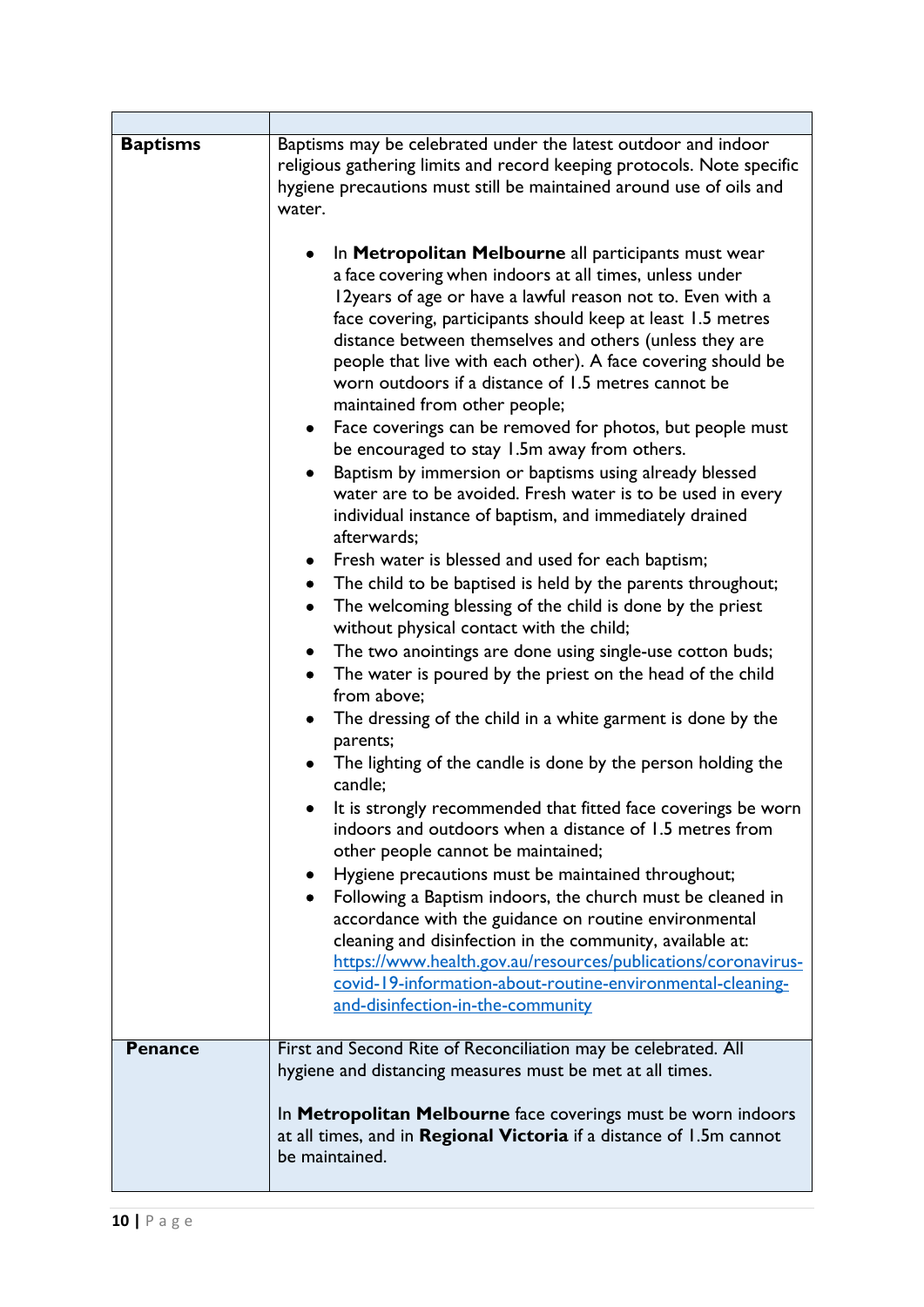|                      | Record keeping is not mandatory if confidentiality is required and      |
|----------------------|-------------------------------------------------------------------------|
|                      | people are present for no more than 15 minutes. NOTE: This applies      |
|                      | also to the Sacrament of Reconciliation.                                |
|                      |                                                                         |
|                      | If there arises an urgent need to impart sacramental absolution to      |
|                      | several people together out of grave necessity (eg. to a group of       |
|                      |                                                                         |
|                      | persons in a hospital setting who are dying from Coronavirus), then     |
|                      | permission is to be sought from the Regional Vicar. The provisions of   |
|                      | Can.961 and 962 are to be met and applied for validity.                 |
| <b>Confirmations</b> | A. Preparing for the Celebration:                                       |
|                      | - In consultation with the Regional Vicar, Parish Priests are delegated |
|                      | to determine locally whether Confirmation will be conferred within      |
|                      | Mass or without Mass.                                                   |
|                      | - Locations for consideration include: inside the parish church         |
|                      | (according to permitted numbers); outside the parish church             |
|                      |                                                                         |
|                      | (provided due reverence can be observed); or in a suitably prepared     |
|                      | and decorated school hall according to the permitted single-class       |
|                      | numbers (parents would not be permitted).                               |
|                      | - Each local community can determine the days and times most            |
|                      | suitable for their celebrations. The Office of the Vicar General is to  |
|                      | be kept informed of the schedule.                                       |
|                      | - Keep in mind the current guides around wearing of face coverings      |
|                      | indoors, density and hygiene precautions to determine the numbers       |
|                      | of people allowed to be present in a church, noting that in             |
|                      | Metropolitan Melbourne all participants, including the                  |
|                      |                                                                         |
|                      | celebrant, must wear face coverings unless they are under               |
|                      | 12 years of age or have a lawful reason not to;                         |
|                      | - In consultation with the Regional Vicar, in parishes with large       |
|                      | numbers of candidates, a parish priest may enlist another parish        |
|                      | priest from a neighbouring parish to assist with some sessions.         |
|                      | - When possible, pastors should provide live-streaming services of      |
|                      | the celebration of the Order of Confirmation. This will offer the       |
|                      | Confirmandi and families happy memories about this important            |
|                      | celebration.                                                            |
|                      |                                                                         |
|                      |                                                                         |
|                      | <b>B. The Celebration</b>                                               |
|                      | - The Sacrament is to be celebrated using the approved Rite of          |
|                      | Confirmation (within Mass or Outside of Mass)                           |
|                      | - Conduct all standard protocols for preparing and sanitising the       |
|                      | liturgical space before and after the celebration.                      |
|                      | - The Priest is to follow the health and safety guidelines enumerated   |
|                      | in the Archdiocesan guidelines for the celebration of the Mass.         |
|                      | - Prior to the start of the liturgy, a small table should be placed     |
|                      | appropriately that would hold the Sacred Chrism, a purificator,         |
|                      | sufficient cotton swabs (I for each candidate), and an empty            |
|                      |                                                                         |
|                      | container (with a lid) to act as a receptacle for the disposal of the   |
|                      | swabs.                                                                  |
|                      | - The Priest, the candidate for Confirmation (if over the age of 12),   |
|                      | and the proxy sponsor/sponsor are to wear a face covering               |
|                      | throughout the sacramental action.                                      |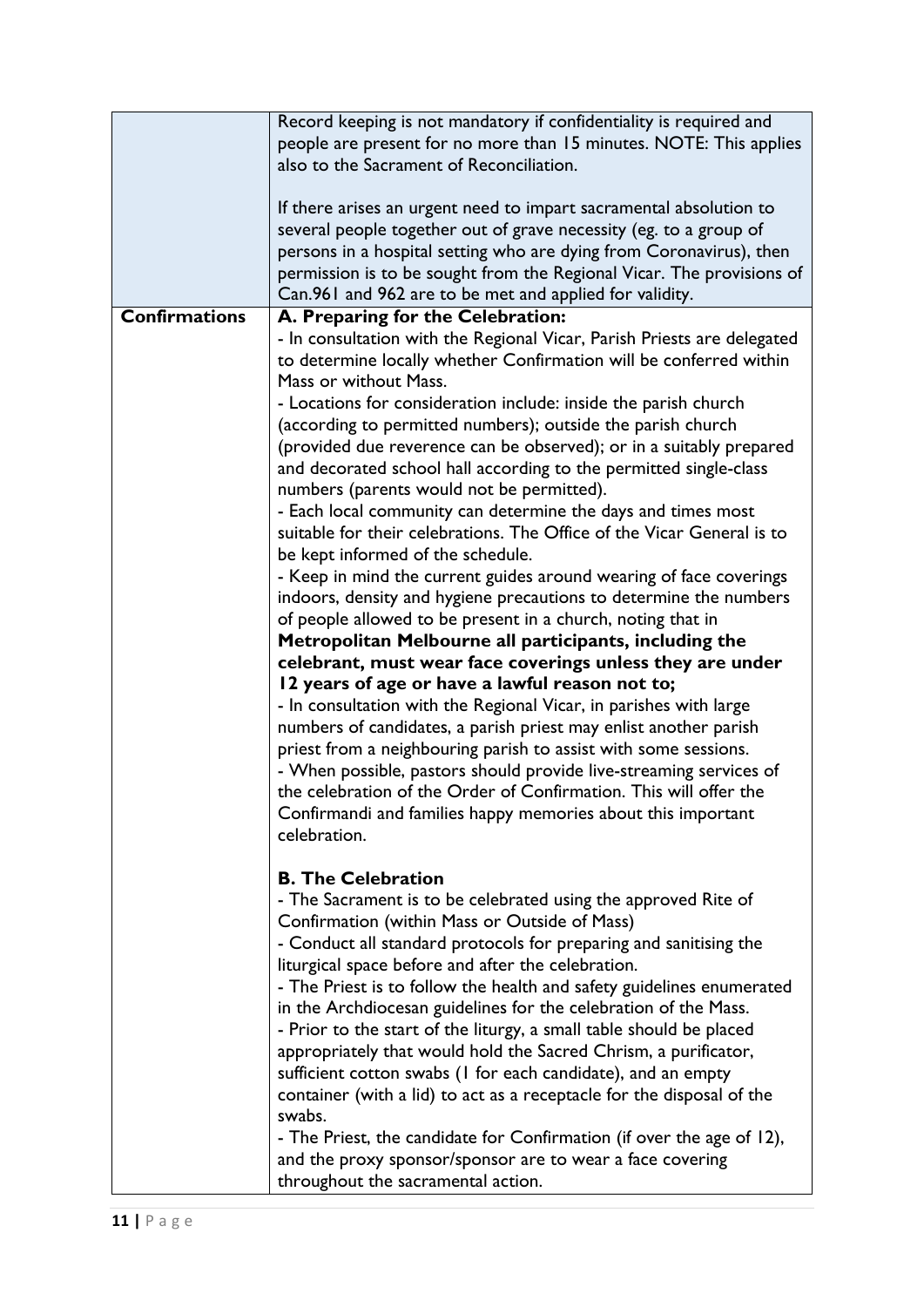| <b>C. Gestures during Confirmation</b><br>The Laying on of Hands:<br>This is to take place by a gesture of extending your hands over and<br>above the heads of the group of candidates to be confirmed, as the<br>Prayer of Confirmation is said. There is to be no physical contact<br>with anyone to be confirmed.                                                                                                                                                                                                                                                                                                                                                                                                                                                                                                                                                                                                                                                                                                                     |
|------------------------------------------------------------------------------------------------------------------------------------------------------------------------------------------------------------------------------------------------------------------------------------------------------------------------------------------------------------------------------------------------------------------------------------------------------------------------------------------------------------------------------------------------------------------------------------------------------------------------------------------------------------------------------------------------------------------------------------------------------------------------------------------------------------------------------------------------------------------------------------------------------------------------------------------------------------------------------------------------------------------------------------------|
| Anointing with Chrism:<br>- The Sacred Chrism to be used during the Sacrament should be<br>poured into a separate vessel than the one in which the Chrism is<br>kept. The vessel must be sanitised properly before use.<br>- The Priest is to sanitise his hands prior to the anointing with<br>Chrism.<br>- A single-use cotton swab, dipped into the Chrism, must be used to<br>anoint. There is to be no physical contact with the one being<br>anointed. The tip of the cotton swab is used to anoint on the<br>forehead. The cotton bud is to be immediately disposed of after each<br>single use in the container provided. A new cotton bud is to be used<br>for each person to be anointed.<br>- The Priest should use sanitiser as often as needed.<br>- Any leftover Chrism in the vessel should be disposed of in the<br>liturgically proper manner. It should not be returned to the container<br>in which the Chrism is usually stored.<br>- If needed, more Chrism can be obtained from the Cathedral in the<br>usual way. |
| <b>Gesture of Peace:</b><br>The gesture of peace (eg. hand shake, the touching of the cheek), no<br>longer envisaged in the current Ritual, is to be dispensed with<br>entirely. The gesture is not to take place. The words of the exchange<br>of peace, however, are still to be said.                                                                                                                                                                                                                                                                                                                                                                                                                                                                                                                                                                                                                                                                                                                                                 |
| <b>Other Actions:</b><br>All other gestures or symbolic actions involving physical contact or<br>sharing are not permitted (e.g. lighting of candles; presenting of<br>symbols for confirmation; issuing of certificates; etc.).                                                                                                                                                                                                                                                                                                                                                                                                                                                                                                                                                                                                                                                                                                                                                                                                         |
| Sponsor/s:<br>If the density quotient for a church does not allow large enough<br>numbers to be present, it is encouraged that one proxy sponsor<br>stand in the place of the sponsors for all the candidates to be<br>confirmed in a single Liturgy. If adequate spacing and capacity allows,<br>each candidate may have their individual sponsor present along with<br>family. The sponsor is to remain near to the one to be confirmed,<br>but no physical contact is to be made. The sponsor is not to place<br>their hand upon the shoulder of the one to be confirmed, and must<br>wear their face covering at all times unless they are a member of the<br>household.                                                                                                                                                                                                                                                                                                                                                             |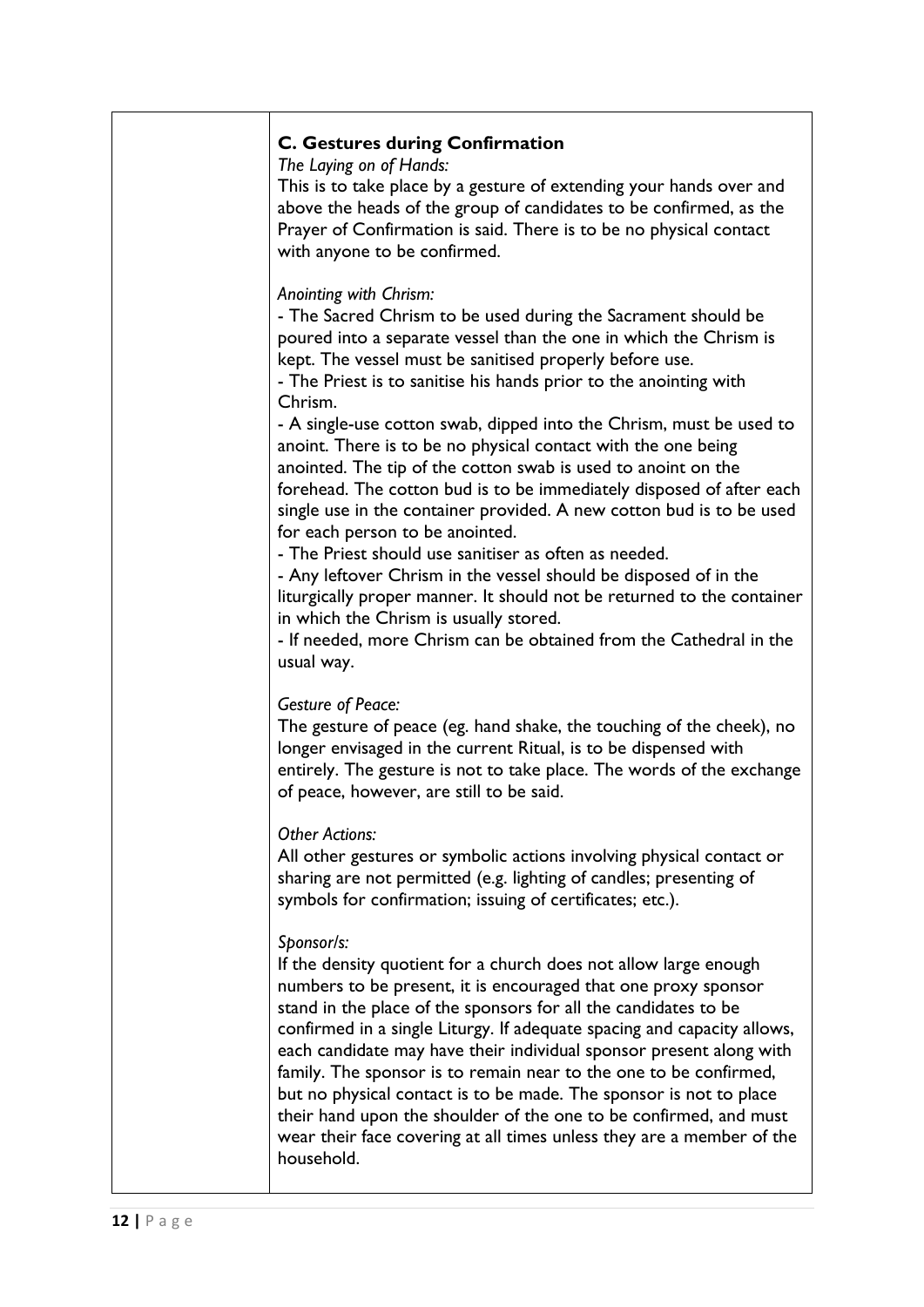|                      | <b>Other Considerations</b>                                              |
|----------------------|--------------------------------------------------------------------------|
|                      | - If pictures are requested by the Confirmandi for their families, it    |
|                      | should be taken in a planned and orderly manner so as to observe         |
|                      | physical distancing at all times.                                        |
|                      | - Simple gatherings after the celebration of Confirmation may take       |
|                      | place and must follow the directives under Social Gatherings.            |
|                      | - When recording in the Register the name of the priest who has          |
|                      | confirmed, note is to be made of the delegation granted by the           |
|                      |                                                                          |
|                      | Regional Vicar, if appropriate. The same applies in notifying the Parish |
|                      | of Baptism of the one confirmed. It is the Sponsor's name, not the       |
|                      | name of the proxy sponsor that should be registered.                     |
| Livestreaming        | Follows the indoor limits for gathering (see above for the rules on      |
|                      | spacing). Technicians must be included in this limit.                    |
|                      |                                                                          |
|                      | In Metropolitan Melbourne, technicians must wear face coverings.         |
| <b>Social</b>        |                                                                          |
| <b>Gathering on</b>  | Food or drink can be served for the purpose of hospitality               |
| <b>Church Sites</b>  | before or after a religious gathering, for example providing             |
|                      | congregants with tea, coffee and refreshments. It is                     |
|                      | recommended that single use items are used to serve food or drink,       |
|                      | and that only designated people serve or distribute food or drinks.      |
|                      | (For example, one designated person uses the urn to dispense hot         |
|                      | water for tea, or one person serves food using tongs and gloves). No     |
|                      | self-serve buffet-style set ups should be used. Density capacity on any  |
|                      | church premises must also be met (Iperson per two square metre           |
|                      | rule ad use of electronic record keeping).                               |
|                      |                                                                          |
|                      | In Metropolitan Melbourne, face coverings must be worn indoors           |
|                      | except when eating and drinking.                                         |
|                      |                                                                          |
| <b>Public</b>        | Restrictions in Metropolitan Melbourne now allow up to 30                |
| <b>Gatherings in</b> | people from across multiple households, friends and/or family,           |
| <b>Public Spaces</b> | outdoors. Infants under 12 months not included in the cap. Visitors      |
|                      | should wear face coverings.                                              |
|                      |                                                                          |
|                      | In Regional Victoria, up to 200 people are permitted from across         |
|                      | multiple households, friends and/or family, outdoors. Infants under      |
|                      | 12 months not included in the cap.                                       |
|                      |                                                                          |
|                      | A public place means an area that everyone can access, for               |
|                      | example a local park or the beach. It is strongly recommended that       |
|                      | fitted face coverings should be worn if the 1.5m distancing between      |
|                      | people cannot be maintained.                                             |
| <b>Home Visits</b>   | In Metropolitan Melbourne, a household can receive up to 5               |
|                      | visitors per day, in Regional Victoria 100 visitors are                  |
|                      | permitted including dependents, either together or separately.           |
|                      |                                                                          |
|                      | Infants under 12 months are excluded from the visitor cap.               |
|                      |                                                                          |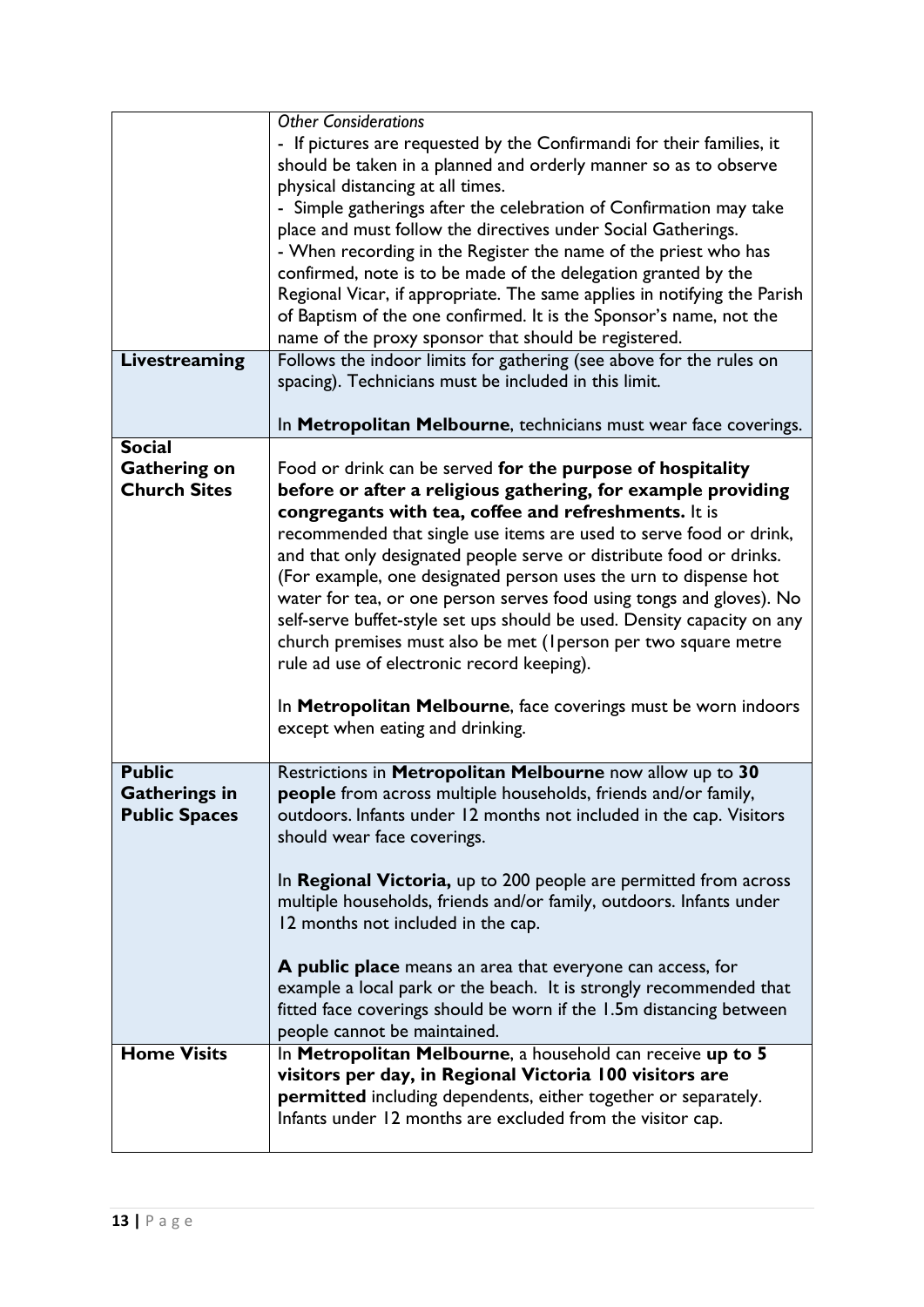|                        | Religious gatherings and prayer groups held at a private<br>$\bullet$                                                                                                                                                                                           |
|------------------------|-----------------------------------------------------------------------------------------------------------------------------------------------------------------------------------------------------------------------------------------------------------------|
|                        | residence are subject to the private gathering limit.                                                                                                                                                                                                           |
|                        |                                                                                                                                                                                                                                                                 |
|                        | In Metropolitan Melbourne participants must wear<br>$\bullet$                                                                                                                                                                                                   |
|                        | fitted face coverings. In Regional Victoria it is                                                                                                                                                                                                               |
|                        | recommended that face coverings be worn if a personal                                                                                                                                                                                                           |
|                        | distance of 1.5m metres cannot be maintained.                                                                                                                                                                                                                   |
|                        | Victorians who live in Metropolitan Melbourne and need<br>$\bullet$                                                                                                                                                                                             |
|                        | to travel to regional Victoria can still do so however, the                                                                                                                                                                                                     |
|                        | restrictions travel with them - this particularly refers to the                                                                                                                                                                                                 |
|                        | mandatory wearing of face coverings when indoors unless an                                                                                                                                                                                                      |
|                        | exemption applies. If you visit someone outside of                                                                                                                                                                                                              |
|                        | Metropolitan Melbourne, they must not have more than five                                                                                                                                                                                                       |
|                        | visitors to their home in that day. If you attend a public                                                                                                                                                                                                      |
|                        |                                                                                                                                                                                                                                                                 |
|                        | gathering outside of Greater Melbourne, it must not be bigger                                                                                                                                                                                                   |
|                        | than 30 people.                                                                                                                                                                                                                                                 |
|                        | • Contact details must be recorded.                                                                                                                                                                                                                             |
|                        | Faith leaders and pastoral ministers may visit someone in                                                                                                                                                                                                       |
|                        | their home to provide religious guidance, to perform rituals                                                                                                                                                                                                    |
|                        | or for care and compassionate reasons. All hygiene and                                                                                                                                                                                                          |
|                        | distancing measures should be observed.                                                                                                                                                                                                                         |
| <b>Hospitals or</b>    | There are no restrictions on purpose, number or time of                                                                                                                                                                                                         |
| <b>Care Facilities</b> | visits.                                                                                                                                                                                                                                                         |
|                        | It should be noted that visitors will still be limited by rules of the                                                                                                                                                                                          |
|                        | care facility. This means that the number of visits, the length of the                                                                                                                                                                                          |
|                        |                                                                                                                                                                                                                                                                 |
|                        | visit and the purpose of the visit are limited by the visiting rules set                                                                                                                                                                                        |
|                        | by the hospital. Rules may vary between hospitals to reflect different                                                                                                                                                                                          |
|                        | risks. For further information please visit:                                                                                                                                                                                                                    |
|                        | https://www.coronavirus.vic.gov.au/visiting-hospitals                                                                                                                                                                                                           |
|                        | Visitors to any hospital or Care Facility across Victoria must<br>wear a fitted face covering. Contact should be made with<br>the hospital or facility before visiting as they may have<br>additional requirements, conditions or restrictions for<br>visitors. |
|                        | As previously communicated, when Anointing the Sick,<br>$\bullet$                                                                                                                                                                                               |
|                        | permission is given to lay on hands by holding them above,                                                                                                                                                                                                      |
|                        | rather than upon the head, so as to avoid physical contact.                                                                                                                                                                                                     |
|                        | The anointing is to be carried out by dipping a cotton wool                                                                                                                                                                                                     |
|                        |                                                                                                                                                                                                                                                                 |
|                        | ball, cotton bud into the bottle of Oil (do not use an Oil                                                                                                                                                                                                      |
|                        | Stock).                                                                                                                                                                                                                                                         |
|                        | Protective gloves could also be used, which can be disposed<br>$\bullet$                                                                                                                                                                                        |
|                        | of appropriately after a single use. Anointing the head would                                                                                                                                                                                                   |
|                        | be sufficient.                                                                                                                                                                                                                                                  |
|                        |                                                                                                                                                                                                                                                                 |
|                        | If Holy Communion is given, follow the guidelines below:                                                                                                                                                                                                        |
|                        | Instructions from the health or care facility regarding sanitising                                                                                                                                                                                              |
|                        | and PPE; Wash hands or use a hand sanitiser once you enter a                                                                                                                                                                                                    |
|                        | home (if applicable) must be met;                                                                                                                                                                                                                               |